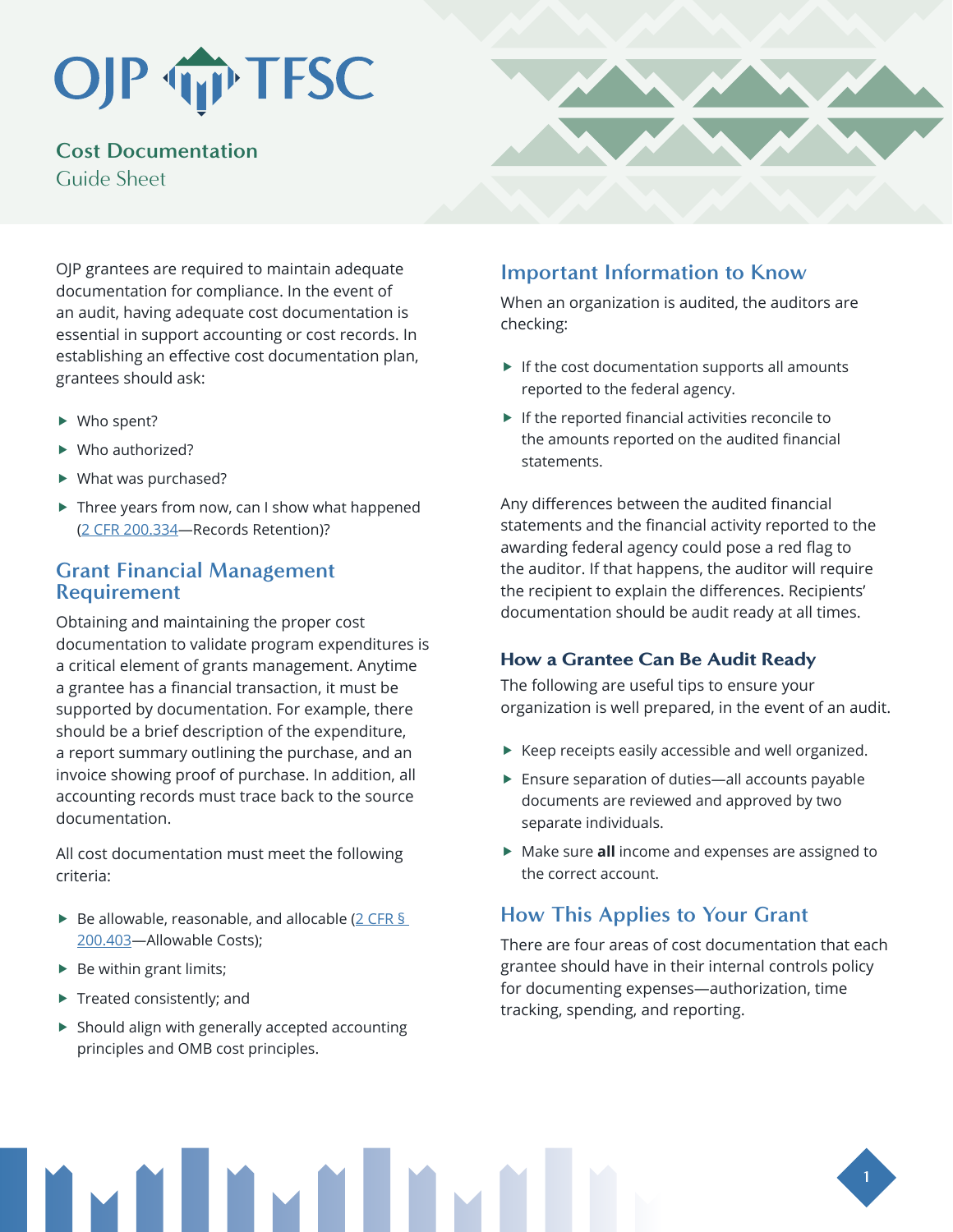## Authorization

If purchases are not documented showing proper authorization, they could be deemed insufficient and an unallowable charge to the federal award. Therefore, purchases should be properly authorized in accordance with internal policies and procurement standards.

 $\blacktriangleright$  Example: Finance manager (authorizing authority over program) reviews and approves a purchase request from the administrative staff for office supplies.

## Time Tracking

All timesheets should be signed electronically—or in some cases hardcopy (certified in ink)—on a weekly or bi-weekly basis. Timesheets should also be time-coded and charged to the correct activity being worked. If an auditor reviews a timecard, they should be able to determine what award was worked on; when the work was done; who worked on the award; and how much time was reported. The employee supervisor must approve the timesheet, which is usually done with a countersignature verifying that the timesheet is accurate.

## Spending

All receipts should provide enough detail as to what was purchased. Receipts should show what was purchased, the date of the purchase, and who made the purchase.

 $\blacktriangleright$  Example: A credit card receipt only showing the amount of the purchase and not the item that was purchased would be considered a red flag, and that item could be deemed an unallowable expense.

## Reporting

The item purchased should have a narrative explaining its purpose, how it relates to the activity, and how it will be supported. Detailed reports should also be reviewed by a grants or accounts manager for accuracy and clarity.

## **Other Types of Cost Documentation**

The following are examples of types of documents that auditors may want to review during an audit of the organization. It is important that these documents are properly maintained.

## Payroll Documentation

As stated in [2 CFR 200.430,](https://www.govinfo.gov/content/pkg/CFR-2018-title2-vol1/pdf/CFR-2018-title2-vol1-sec200-430.pdf) "Compensation for personal services includes all remuneration, paid currently or accrued, for services of employees rendered during the period of performance under the Federal award, including but not necessarily limited to wages and salaries." Examples would be:

- $\blacktriangleright$  Employees should be identified by name, gross pay, withholdings, and net pay.
- $\blacktriangleright$  Timesheets should be filled out daily.
- $\blacktriangleright$  Records should be prepared to document the allocation of the gross payroll expenses to the proper accounts/funds/cost centers in the general ledger.

### Travel Documentation

The [Federal Travel Regulation \(FTR\)](http://www.gsa.gov/portal/content/104790) is the regulation contained in 41 CFR 300 through 41 CFR 304. The FTR implements statutory requirements and executive branch policies for travel by federal civilian employees and others authorized to travel at government expense. Summary information and per diem rates for lodging and meals can be found on the U.S. General Services Administration's website. Examples would be:

- $\triangleright$  Documentation showing prior approval for travel that required reimbursement. Domestic travel may not require prior authorization; however, DOJ policy states that foreign travel always require prior authorization.
- $\blacktriangleright$  Expense reimbursement requests must itemize expenses and show dates of travel and the reason for travel.
- $\blacktriangleright$  All receipts must be submitted with reimbursement claims (i.e., any expenses over \$75).
- $\blacktriangleright$  Documentation supporting requests for mileage reimbursements. (A navigation app can provide a summary of point-to-point mileage.)
- $\blacktriangleright$  Each grantee should have adequate controls in place to track and reconcile travel advances.

### Contract and Vendor Documentation

These documents should be accurate, compliant, allowable, previously approved, and correctly account coded. Additionally, the documents should show the payment amount, correct vendor, and payment address. Prior to payment, invoices must be approved by the authorizing agent of the program, and an